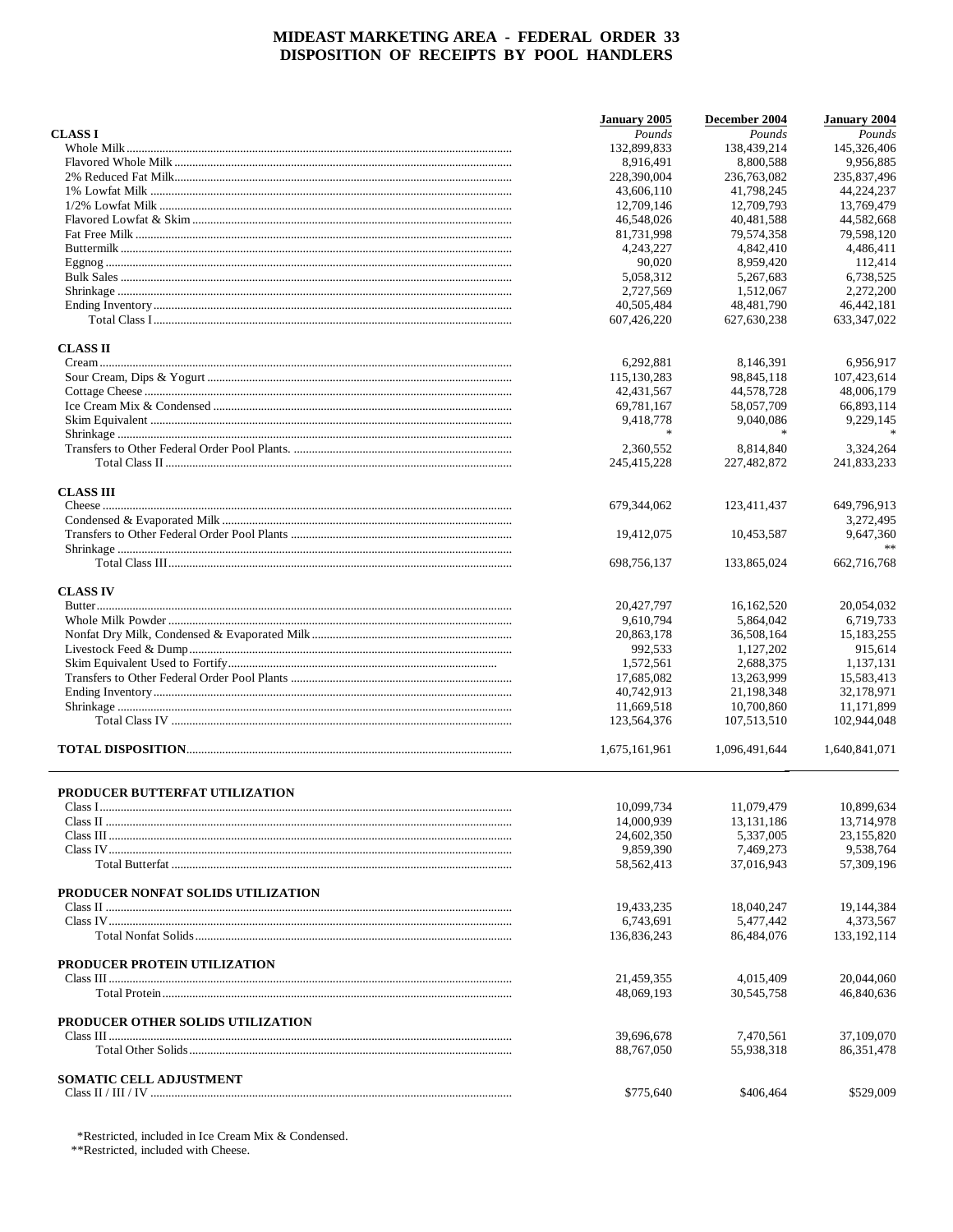|                                    | February 2005 | January 2005             | February 2004            |
|------------------------------------|---------------|--------------------------|--------------------------|
| <b>CLASS I</b>                     | Pounds        | Pounds                   | Pounds                   |
|                                    | 119,766,551   | 132,899,833              | 126,939,911              |
|                                    | 8,583,119     | 8,916,491                | 9,081,343                |
|                                    | 207,648,929   | 228,390,004              | 207,033,196              |
|                                    | 37,182,636    | 43,606,110               | 37,764,113               |
|                                    | 11,241,298    | 12,709,146               | 11,682,870               |
|                                    | 45,824,946    | 46,548,026               | 43,363,041               |
|                                    | 74,621,020    | 81,731,998               | 72,626,388               |
|                                    | 4,088,265     | 4,243,227                | 4,133,530                |
|                                    | 2,460         | 90,020                   | 3,265                    |
|                                    | 3.260.716     | 5,058,312                | 4,234,004                |
|                                    | 2,930,137     | 2.727.569                | 1,577,603                |
|                                    | 42,911,703    | 40,505,484               | 49,838,405               |
|                                    | 558,061,780   | 607,426,220              | 568,277,669              |
| <b>CLASS II</b>                    |               |                          |                          |
|                                    | 6,651,987     | 6,292,881                | 6,575,847                |
|                                    | 107,108,164   | 115,130,283              | 99,697,748               |
|                                    | 42,817,441    | 42,431,567               | 44,949,628               |
|                                    | 68,719,355    | 69,781,167               | 58,370,475               |
|                                    | 9,942,581     | 9,418,778                | 10,293,964               |
|                                    |               |                          |                          |
|                                    | 2,070,919     | 2.360.552                | 3,026,497                |
|                                    | 237,310,447   | 245,415,228              | 222,914,159              |
|                                    |               |                          |                          |
| <b>CLASS III</b>                   | 368,936,221   | 679,344,062              | 629,579,209              |
|                                    |               |                          | 4,617,427                |
|                                    |               |                          | 1,246,712                |
|                                    | 6,441,181     | 19,412,075               | 11,161,864               |
|                                    |               |                          | 8,757,106                |
|                                    | 375, 377, 402 | 698,756,137              | 655, 362, 318            |
|                                    |               |                          |                          |
| <b>CLASS IV</b>                    |               |                          |                          |
|                                    | 16,744,287    | 20,427,797               | 14,449,021               |
|                                    | 6,277,722     | 9,610,794                | 5,600,707                |
|                                    | 29,879,987    | 20,863,178               | 9,087,980                |
|                                    | 1,310,130     | 992,533                  |                          |
|                                    | 1,531,369     | 1,572,561                | 1,109,250                |
|                                    | 20,290,561    | 17,685,082               | 13,334,708               |
|                                    | 37,553,121    | 40,742,913               | 46,196,992               |
|                                    | 10,837,272    | 11,669,518               |                          |
|                                    | 124,424,449   | 123,564,376              | 89,778,658               |
|                                    | 1,295,174,078 | 1,675,161,961            | 1,536,332,804            |
|                                    |               |                          |                          |
| PRODUCER BUTTERFAT UTILIZATION     |               |                          |                          |
|                                    | 9,361,356     | 10,099,734<br>14,000,939 | 9,535,536                |
|                                    | 13,669,371    |                          | 13,402,959<br>23,085,806 |
|                                    | 13,154,455    | 24,602,350               |                          |
|                                    | 8,053,318     | 9,859,390                | 7,128,680                |
|                                    | 44,238,500    | 58, 562, 413             | 53,152,981               |
| PRODUCER NONFAT SOLIDS UTILIZATION |               |                          |                          |
|                                    | 19,123,319    | 19,433,235               | 17,697,458               |
|                                    | 6,791,916     | 6,743,691                | 3,613,643                |
|                                    | 104,351,080   | 136,836,243              | 123,606,573              |
| PRODUCER PROTEIN UTILIZATION       |               |                          |                          |
|                                    | 11,402,995    | 21,459,355               | 19,725,880               |
|                                    | 36,412,956    | 48,069,193               | 43,288,909               |
| PRODUCER OTHER SOLIDS UTILIZATION  |               |                          |                          |
|                                    | 21,274,758    | 39,696,678               | 36,750,481               |
|                                    | 67,938,124    | 88,767,050               | 80, 317, 664             |
| <b>SOMATIC CELL ADJUSTMENT</b>     |               |                          |                          |
|                                    | \$494,033     | \$775,640                | \$466,348                |
|                                    |               |                          |                          |

\*Restricted, included in Ice Cream Mix & Condensed.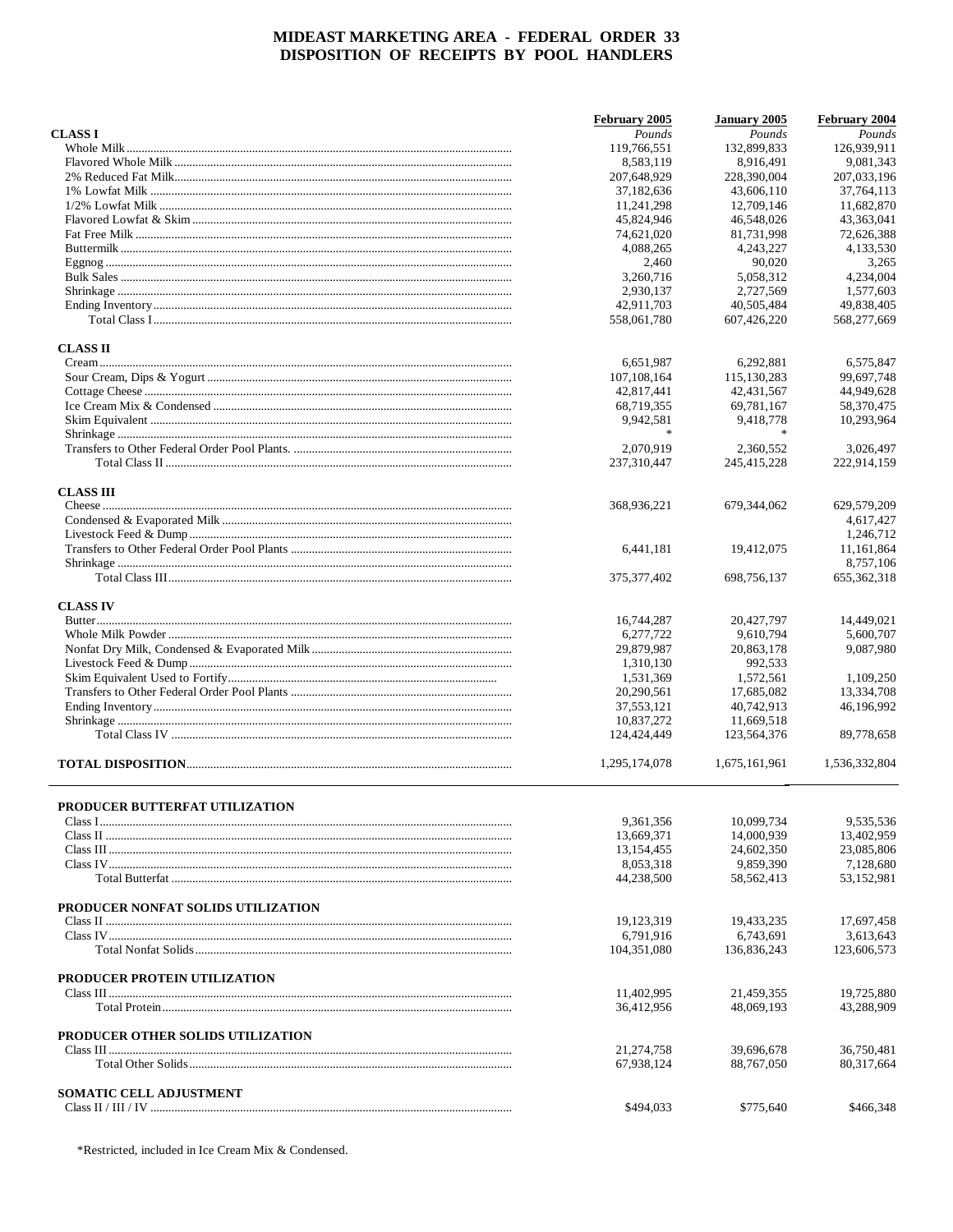|                                    | <b>March 2005</b>        | February 2005           | <b>March 2004</b>     |
|------------------------------------|--------------------------|-------------------------|-----------------------|
| <b>CLASS I</b>                     | Pounds                   | Pounds<br>119,766,551   | Pounds<br>139,276,820 |
|                                    | 128,856,953<br>9,734,077 | 8,583,119               | 10.768.839            |
|                                    | 222,689,879              | 207,648,929             | 227,788,418           |
|                                    | 40,745,965               | 37,182,636              | 41, 427, 173          |
|                                    | 11,659,080               | 11,241,298              | 12,529,954            |
|                                    | 47,467,690               | 45,824,946              | 50,154,665            |
|                                    | 78,885,280               | 74,621,020              | 79,751,593            |
|                                    | 4,678,899                | 4,088,265               | 4,679,856             |
|                                    | 5,668                    | 2,460                   | 3,155                 |
|                                    |                          |                         | 1.101.123             |
|                                    | 3,818,515                | 3,260,716               | 5,193,380             |
|                                    | 1,495,181                | 2,930,137               | 14,130,668            |
|                                    | 46,096,874               | 42.911.703              | 42,772,437            |
|                                    | 596,134,061              | 558,061,780             | 629,578,081           |
|                                    |                          |                         |                       |
| <b>CLASS II</b>                    |                          |                         |                       |
|                                    | 7,378,224                | 6,651,987               | 7,812,239             |
|                                    | 115,929,781              | 107, 108, 164           | 105,604,567           |
|                                    | 50,279,295               | 42,817,441              | 53,473,424            |
|                                    | 83,881,050               | 68,719,355              | 64,169,293            |
|                                    | 12,124,707               | 9.942.581<br>$\ast$     | 13,391,245            |
|                                    | 3,775                    |                         |                       |
|                                    | 3,197,373                | 2,070,919               | 5,259,715             |
|                                    | 272,794,205              | 237,310,447             | 249,710,483           |
| <b>CLASS III</b>                   |                          |                         |                       |
|                                    | 765,570,282              | 368,936,221             | 446, 105, 805         |
|                                    |                          |                         | 6,058,926             |
|                                    |                          |                         |                       |
|                                    | 13,900,341               | 6,441,181               | 2,729,036             |
|                                    | **                       |                         |                       |
|                                    | 779,470,623              | 375, 377, 402           | 454,893,767           |
| <b>CLASS IV</b>                    |                          |                         |                       |
|                                    | 18,366,062               | 16,744,287              | 12,397,885            |
|                                    | 6,759,880                | 6,277,722               | 5,033,080             |
|                                    | 39, 322, 766             | 29,879,987              | 11,222,203            |
|                                    | 1,191,340                | 1,310,130               |                       |
|                                    | 1,853,721                | 1,531,369               | 1,610,559             |
|                                    | 22,999,487               | 20,290,561              | 14,075,485            |
|                                    | 36,298,459               | 37,553,121              | 39,008,914            |
|                                    | 10,306,231               | 10,837,272              |                       |
|                                    | 137,097,946              | 124,424,449             | 83,348,126            |
|                                    | 1,785,496,835            | 1,295,174,078           | 1,417,530,457         |
|                                    |                          |                         |                       |
| PRODUCER BUTTERFAT UTILIZATION     |                          |                         |                       |
|                                    | 10.060.275               | 9.361.356               | 11,047,075            |
|                                    | 15,925,353               | 13,669,371              | 15,253,279            |
|                                    | 26,426,720               | 13,154,455<br>8.053.318 | 15,723,737            |
|                                    | 9,342,479                |                         | 6,226,911             |
|                                    | 61,754,827               | 44,238,500              | 48,251,002            |
| PRODUCER NONFAT SOLIDS UTILIZATION |                          |                         |                       |
|                                    | 21,524,799               | 19,123,319              | 19.739.905            |
|                                    | 7,118,616                | 6,791,916               | 3,016,503             |
|                                    | 145,984,846              | 104.351.080             | 113,556,905           |
| PRODUCER PROTEIN UTILIZATION       |                          |                         |                       |
|                                    | 23,685,490               | 11,402,995              | 13.667.927            |
|                                    | 50,712,112               | 36,412,956              | 39,564,288            |
| PRODUCER OTHER SOLIDS UTILIZATION  |                          |                         |                       |
|                                    | 44,614,474               | 21,274,758              | 25,591,264            |
|                                    | 95,272,734               | 67,938,124              | 73,992,617            |
| <b>SOMATIC CELL ADJUSTMENT</b>     |                          |                         |                       |
|                                    | \$842,553                | \$494,033               | \$403,766             |

\*Restricted, included in Ice Cream Mix & Condensed.

\*\*Restricted, included with Cheese.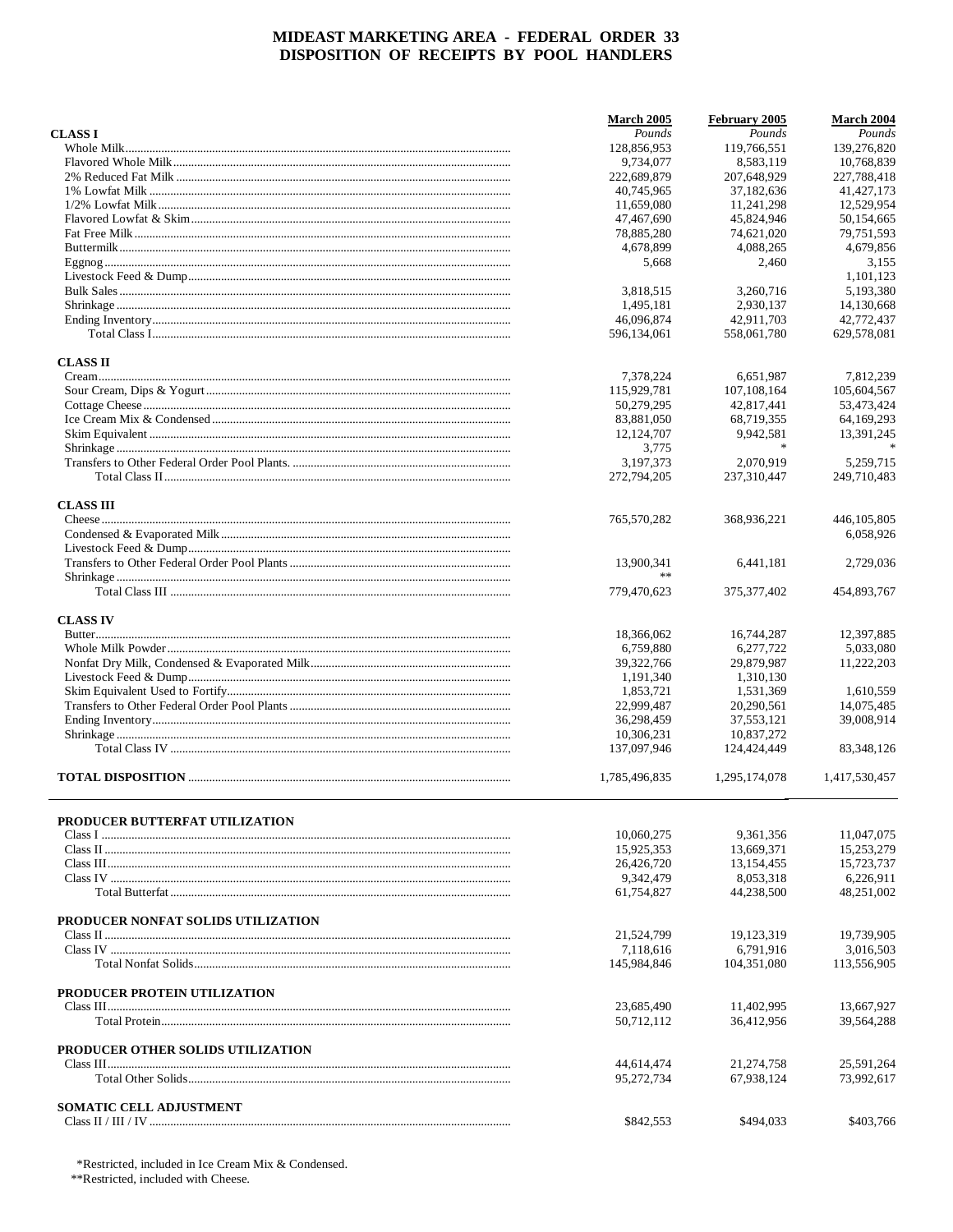|                                    | <b>April 2005</b> | March 2005    | April 2004   |
|------------------------------------|-------------------|---------------|--------------|
| <b>CLASS I</b>                     | Pounds            | Pounds        | Pounds       |
|                                    | 124,995,457       | 128,856,953   | 130,395,453  |
|                                    | 9,017,714         | 9,734,077     | 9,555,238    |
|                                    | 218,495,535       | 222,689,879   | 216,947,000  |
|                                    | 42,001,122        | 40.745.965    | 40,935,883   |
|                                    | 12,129,170        | 11,659,080    | 12,941,620   |
|                                    |                   |               |              |
|                                    | 48,950,109        | 47,467,690    | 42,188,093   |
|                                    | 80,203,850        | 78,885,280    | 72,249,165   |
|                                    | 4,183,348         | 4,678,899     | 4,344,728    |
|                                    | 1,599             | 5,668         |              |
|                                    | 2,977,332         | 3,818,515     | 5,387,341    |
|                                    | 1,311,074         | 1,495,181     | 2,562,425    |
|                                    | 42,893,703        | 46,096,874    | 55,831,375   |
|                                    | 587,160,013       | 596,134,061   | 593,338,321  |
| <b>CLASS II</b>                    |                   |               |              |
|                                    | 6,855,694         | 7,378,224     | 7,365,521    |
|                                    |                   |               |              |
|                                    | 111,939,802       | 115,929,781   | 102,913,120  |
|                                    | 46,200,575        | 50,279,295    | 41,969,730   |
|                                    | 86,910,981        | 83,881,050    | 73,736,201   |
|                                    | 13,492,471        | 12,124,707    | 14,208,628   |
|                                    | $\ast$            | 3,775         |              |
|                                    | 10,950,629        | 3.197.373     | 4,729,543    |
|                                    | 276,350,152       | 272,794,205   | 244,922,743  |
|                                    |                   |               |              |
| <b>CLASS III</b>                   |                   |               |              |
|                                    | 544,538,006       | 765,570,282   | 42, 153, 315 |
|                                    |                   |               | 355,676      |
|                                    | 8,462,884         | 13.900.341    | 3,053,446    |
|                                    |                   | ***           |              |
|                                    | 553,000,890       | 779,470,623   | 45,562,437   |
| <b>CLASS IV</b>                    |                   |               |              |
|                                    | 18,373,107        | 18,366,062    | 10,540,012   |
|                                    |                   |               |              |
|                                    | 8,037,282         | 6,759,880     | 5,759,892    |
|                                    | 65,626,811        | 39,322,766    | 34,432,804   |
|                                    | 2,001,121         | 1,191,340     | 685,227      |
|                                    | 1,629,767         | 1,853,721     | 1,313,601    |
|                                    | 17,268,710        | 22,999,487    | 8,014,802    |
|                                    | 34,789,098        | 36,298,459    | 19,205,901   |
|                                    | 12,035,391        | 10,306,231    | 10,873,774   |
|                                    | 159, 761, 287     | 137,097,946   | 90,826,013   |
|                                    | 1,576,272,342     | 1,785,496,835 | 974.649.514  |
|                                    |                   |               |              |
| PRODUCER BUTTERFAT UTILIZATION     | 9,710,459         | 10,060,275    | 10,140,283   |
|                                    |                   |               |              |
|                                    | 16,454,801        | 15,925,353    | 13,675,057   |
|                                    | 17, 193, 126      | 26,426,720    | 2,659,965    |
|                                    | 10,122,666        | 9,342,479     | 5,510,559    |
|                                    | 53,481,052        | 61,754,827    | 31,985,864   |
| PRODUCER NONFAT SOLIDS UTILIZATION |                   |               |              |
|                                    | 22,167,649        | 21,524,799    | 19,259,855   |
|                                    | 9,891,583         | 7,118,616     | 4,727,328    |
|                                    | 128,118,948       | 145,984,846   | 76,218,334   |
|                                    |                   |               |              |
| PRODUCER PROTEIN UTILIZATION       |                   |               |              |
|                                    | 16,668,973        | 23,685,490    | 1,314,840    |
|                                    | 44,085,782        | 50,712,112    | 26,312,917   |
| PRODUCER OTHER SOLIDS UTILIZATION  |                   |               |              |
|                                    | 31,771,206        | 44,614,474    | 2,494,016    |
|                                    | 84,033,166        | 95,272,734    | 49,905,417   |
| <b>SOMATIC CELL ADJUSTMENT</b>     |                   |               |              |
|                                    | \$714,116         | \$842,553     | \$236,517    |
|                                    |                   |               |              |

\*Restricted, included in 2% Reduced Fat Milk.

\*\*Restricted, included in Ice Cream Mix & Condensed.

\*\*\*Restricted, included with Cheese.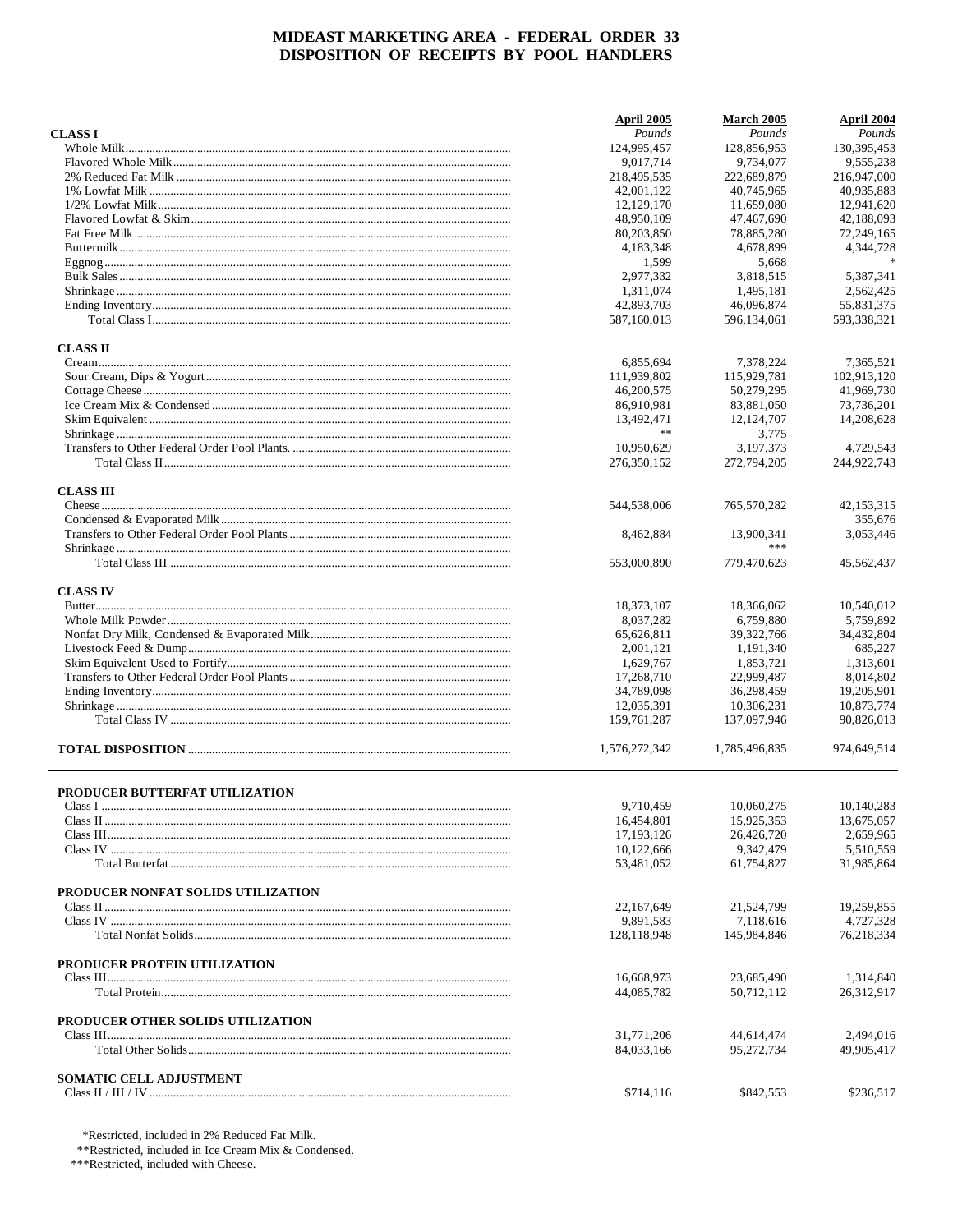|                                    | <b>May 2005</b> | April 2005    | <b>May 2004</b> |
|------------------------------------|-----------------|---------------|-----------------|
| <b>CLASS I</b>                     | Pounds          | Pounds        | Pounds          |
|                                    | 123,382,103     | 124,995,457   | 123,370,821     |
|                                    | 9,009,406       | 9.017.714     | 9,543,529       |
|                                    | 213,923,609     | 218,495,535   | 208, 845, 775   |
|                                    | 41,260,473      | 42.001.122    | 42,223,089      |
|                                    | 11,592,175      | 12,129,170    | 12,304,940      |
|                                    | 47,948,921      | 48,950,109    | 42,196,436      |
|                                    | 77,196,256      | 80,203,850    | 72,978,584      |
|                                    | 4,488,858       | 4,183,348     | 4,193,975       |
|                                    | 1,945           | 1,599         |                 |
|                                    | 2,355,571       | 2,977,332     | 5,166,024       |
|                                    | 2,268,069       | 1.311.074     | 2,565,782       |
|                                    | 41,187,129      | 42,893,703    | 40,476,852      |
|                                    | 574,614,515     | 587,160,013   | 563,865,807     |
| <b>CLASS II</b>                    |                 |               |                 |
|                                    | 7,715,243       | 6,855,694     | 7,306,266       |
|                                    | 121,296,169     | 111,939,802   | 112,430,657     |
|                                    | 50,215,883      | 46,200,575    | 45,633,685      |
|                                    | 91,583,330      | 86,910,981    | 82,001,923      |
|                                    | 15,093,950      | 13,492,471    | 14,792,332      |
|                                    | 168,586         | **            | **              |
|                                    | 6,701,389       | 10,950,629    | 3,674,246       |
|                                    | 292,774,550     | 276,350,152   | 265,839,109     |
| <b>CLASS III</b>                   |                 |               |                 |
|                                    | 811,229,842     | 544,538,006   | 48,049,468      |
|                                    | 14,624,884      | 8,462,884     | 2.170.483       |
|                                    | 825, 854, 726   | 553,000,890   | 50,219,951      |
| <b>CLASS IV</b>                    |                 |               |                 |
|                                    | 17,130,710      | 18,373,107    | 16,443,004      |
|                                    | 7,036,028       | 8,037,282     | 7,986,750       |
|                                    | 71,528,923      | 65,626,811    | 69,385,607      |
|                                    | 2,269,769       | 2,001,121     | 1,006,296       |
|                                    | 1,690,460       | 1,629,767     | 1,191,789       |
|                                    | 19,795,144      | 17,268,710    | 16,610,496      |
|                                    | 45,328,103      | 34,789,098    | 42,014,416      |
|                                    | 12,184,394      | 12,035,391    | 12,361,422      |
|                                    | 176,963,531     | 159,761,287   | 166,999,780     |
|                                    | 1,870,207,322   | 1,576,272,342 | 1,046,924,647   |
| PRODUCER BUTTERFAT UTILIZATION     |                 |               |                 |
|                                    | 9,692,409       | 9,710,459     | 9,260,091       |
|                                    | 17,206,270      | 16,454,801    | 14,120,152      |
|                                    | 27,098,125      | 17,193,126    | 2,687,789       |
|                                    | 8,891,903       | 10,122,666    | 6,817,111       |
|                                    | 62,888,707      | 53,481,052    | 32,885,143      |
| PRODUCER NONFAT SOLIDS UTILIZATION |                 |               |                 |
|                                    | 23,091,999      | 22.167.649    | 20,571,665      |
|                                    | 10,795,694      | 9,891,583     | 10,556,398      |
|                                    | 152,192,594     | 128,118,948   | 79,799,128      |
| PRODUCER PROTEIN UTILIZATION       |                 |               |                 |
|                                    | 24,479,814      | 16,668,973    | 1,433,687       |
|                                    | 53,143,574      | 44,085,782    | 27, 263, 844    |
| PRODUCER OTHER SOLIDS UTILIZATION  | 47,020,513      | 31,771,206    | 2,806,818       |
|                                    | 100,049,020     | 84,033,166    | 52, 535, 284    |
| <b>SOMATIC CELL ADJUSTMENT</b>     |                 |               |                 |
|                                    | \$895,117       | \$714,116     | \$332,103       |

\*Restricted, included in 2% Reduced Fat Milk.

\*\*Restricted, included in Ice Cream Mix & Condensed.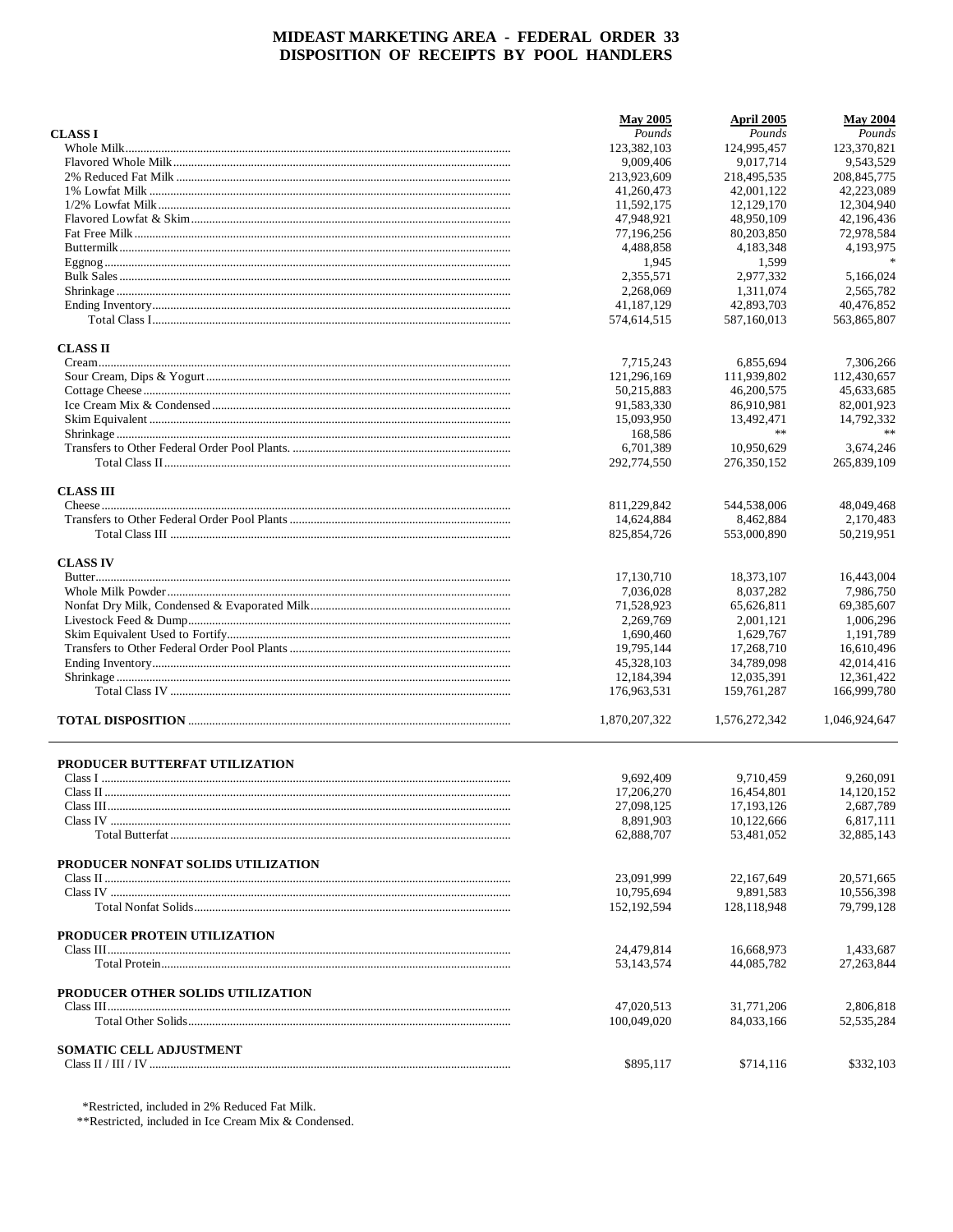|                                    | <b>June 2005</b>        | <b>May 2005</b>         | <b>June 2004</b>        |
|------------------------------------|-------------------------|-------------------------|-------------------------|
| <b>CLASS I</b>                     | Pounds                  | Pounds                  | Pounds                  |
|                                    | 118,992,955             | 123,382,103             | 120, 106, 792           |
|                                    | 8,361,663               | 9,009,406               | 9,282,499               |
|                                    | 207,169,878             | 213,923,609             | 202, 292, 373           |
|                                    | 36,784,703              | 41,260,473              | 34,663,908              |
|                                    | 11,163,925              | 11,592,175              | 11,834,173              |
|                                    | 23,418,865              | 47,948,921              | 22,762,801              |
|                                    | 74,592,319              | 77,196,256              | 71,182,162              |
|                                    | 4,314,999               | 4,488,858               | 4,244,539               |
|                                    | $\ast$                  | 1,945                   | 1,243                   |
|                                    | 636,897                 | 2,355,571               | 5,595,113               |
|                                    | 1,662,330               | 2,268,069               | 2,739,623               |
|                                    | 42,892,254              | 41,187,129              | 36,062,880              |
|                                    | 529,990,788             | 574,614,515             | 520,768,106             |
| <b>CLASS II</b>                    |                         |                         |                         |
|                                    | 7,687,915               | 7,715,243               | 7,303,571               |
|                                    | 109,459,263             | 121,296,169             | 106,817,172             |
|                                    | 51,168,387              | 50,215,883              | 44,240,134              |
|                                    | 103,802,196             | 91,583,330              | 86,561,366              |
|                                    | 16,345,770              | 15,093,950              | 15,859,331              |
|                                    | 125,250                 | 168,586                 | **                      |
|                                    | 10,384,753              | 6,701,389               | 6,650,055               |
|                                    | 298,973,534             | 292,774,550             | 267,431,629             |
| <b>CLASS III</b>                   |                         |                         |                         |
|                                    | 763,599,239             | 811,229,842             | 719, 351, 645           |
|                                    | 7,359,968               | 14,624,884              | 14,009,382              |
|                                    | 770,959,207             | 825, 854, 726           | 733,361,027             |
| <b>CLASS IV</b>                    |                         |                         |                         |
|                                    | 12,065,407              | 17,130,710              | 9,952,305               |
|                                    | 6,818,102               | 7,036,028               | 8,088,613               |
|                                    | 73,248,469              | 71,528,923              | 64, 575, 557            |
|                                    | 2,442,654               | 2,269,769               | 1,218,203               |
|                                    | 1,636,213               | 1,690,460               | 1,650,667               |
|                                    | 23,501,733              | 19,795,144              | 32,139,651              |
|                                    | 33,241,847              | 45,328,103              | 36,108,516              |
|                                    | 11,904,348              | 12,184,394              | 11,280,856              |
|                                    | 164,858,773             | 176,963,531             | 165,014,368             |
|                                    | 1,764,782,302           | 1,870,207,322           | 1,686,575,130           |
|                                    |                         |                         |                         |
| PRODUCER BUTTERFAT UTILIZATION     |                         |                         |                         |
|                                    | 9,199,222               | 9.692.409               | 8,895,298               |
|                                    | 17,938,861              | 17,206,270              | 16,271,757              |
|                                    | 24, 221, 722            | 27,098,125<br>8.891.903 | 23,764,564              |
|                                    | 6,040,345<br>57,400,150 | 62,888,707              | 6,324,905<br>55,256,524 |
|                                    |                         |                         |                         |
| PRODUCER NONFAT SOLIDS UTILIZATION |                         | 23.091.999              |                         |
|                                    | 23,035,571              |                         | 20,187,601              |
|                                    | 9,745,620               | 10,795,694              | 9,308,806               |
|                                    | 140,999,627             | 152,192,594             | 134,493,148             |
| PRODUCER PROTEIN UTILIZATION       |                         |                         |                         |
|                                    | 22,092,958              | 24,479,814              | 21,555,904              |
|                                    | 47,498,429              | 53,143,574              | 45,790,359              |
| PRODUCER OTHER SOLIDS UTILIZATION  | 43,561,071              | 47,020,513              | 41,784,309              |
|                                    | 93,501,198              | 100,049,020             | 88,702,789              |
| SOMATIC CELL ADJUSTMENT            |                         |                         |                         |
|                                    | \$659,861               | \$895,117               | \$518,236               |
|                                    |                         |                         |                         |

\*Restricted, included in 2% Reduced Fat Milk.

\*\*Restricted, included in Ice Cream Mix & Condensed.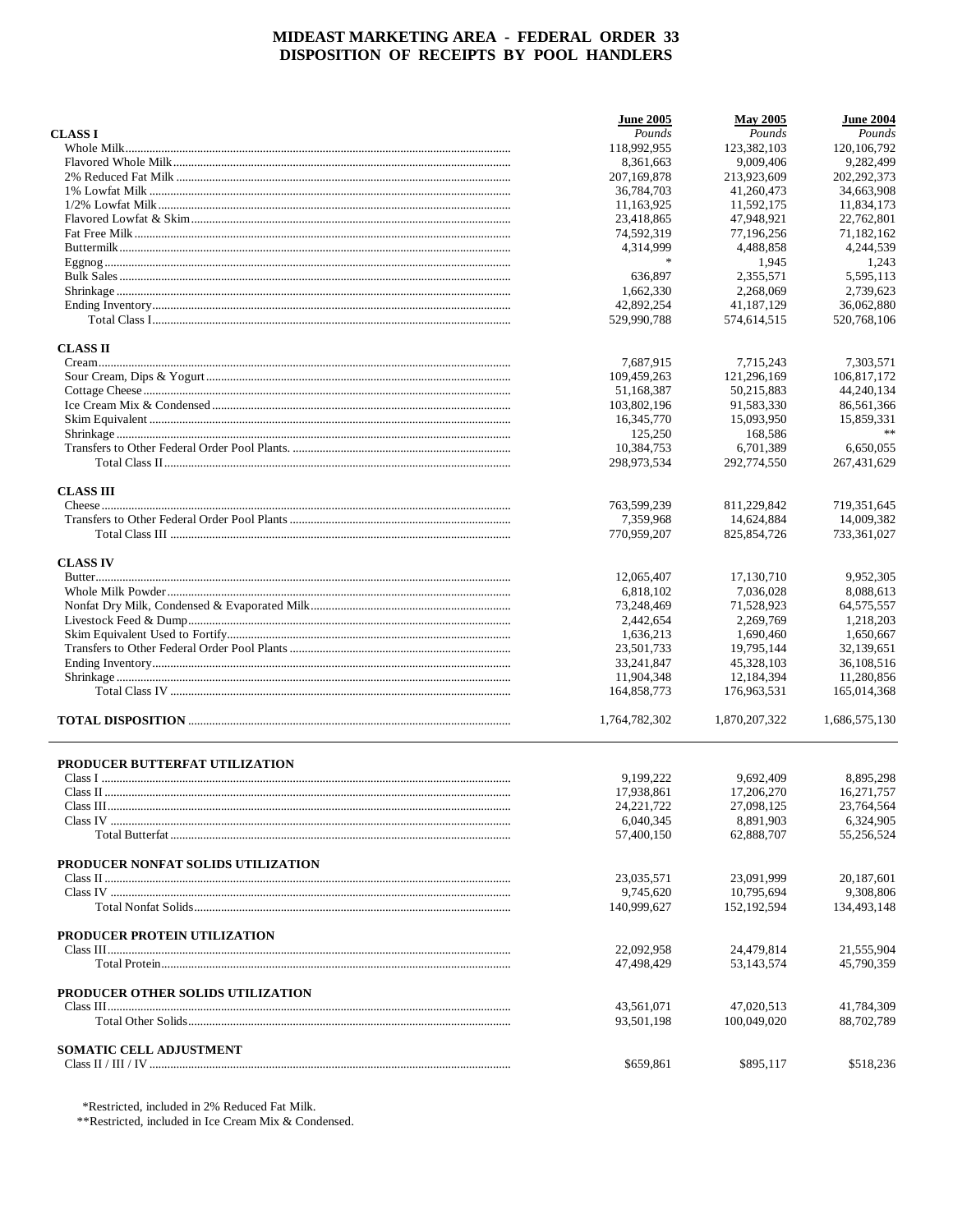|                                    | <b>July 2005</b> | <b>June 2005</b> | <b>July 2004</b> |
|------------------------------------|------------------|------------------|------------------|
| <b>CLASS I</b>                     | Pounds           | Pounds           | Pounds           |
|                                    | 123,935,177      | 118,992,955      | 130,359,046      |
|                                    | 8,941,287        | 8.361.663        | 9.259.239        |
|                                    | 216,362,567      | 207,169,878      | 222, 261, 093    |
|                                    | 37,977,350       | 36,784,703       | 37,873,946       |
|                                    | 11,746,409       | 11,163,925       | 12,796,630       |
|                                    | 21,899,748       | 23,418,865       | 22,537,978       |
|                                    | 77,534,019       | 74,592,319       | 77,925,435       |
|                                    | 4,167,931        | 4,314,999        | 4,448,961        |
|                                    | $\frac{1}{2}$    | $\ast$           | 1,343            |
|                                    | 1,027,549        | 636,897          | 4,641,318        |
|                                    | 1,314,019        | 1,662,330        | 2.263.854        |
|                                    | 40,585,663       | 42,892,254       | 40,114,386       |
|                                    | 545,491,719      | 529,990,788      | 564,483,229      |
| <b>CLASS II</b>                    |                  |                  |                  |
|                                    | 7,598,822        | 7,687,915        | 7,449,494        |
|                                    | 115,086,064      | 109,459,263      | 101,446,318      |
|                                    | 46,700,786       | 51,168,387       | 44,843,398       |
|                                    | 97,593,520       | 103,802,196      | 87,143,703       |
|                                    | 16,404,851       | 16,345,770       | 15.368.227       |
|                                    | 817,137          | 125,250          | 91,983           |
|                                    | 9,204,811        | 10,384,753       | 3,533,950        |
|                                    | 293,405,991      | 298,973,534      | 259,877,073      |
|                                    |                  |                  |                  |
| <b>CLASS III</b>                   |                  |                  |                  |
|                                    | 769,787,976      | 763,599,239      | 629,476,121      |
|                                    | 11,639,872       | 7,359,968        | 31,999,116       |
|                                    | 781,427,848      | 770,959,207      | 661,475,237      |
| <b>CLASS IV</b>                    |                  |                  |                  |
|                                    | 11,082,319       | 12,065,407       | 10,477,993       |
|                                    | 7,738,712        | 6,818,102        | 7,791,227        |
|                                    | 68,730,422       | 73,248,469       | 56,862,846       |
|                                    | 2,272,144        | 2,442,654        | 1,005,235        |
|                                    | 1,384,711        | 1,636,213        | 2,084,117        |
|                                    | 14,448,473       | 23,501,733       | 12,534,787       |
|                                    | 40,927,602       | 33,241,847       | 28,010,023       |
|                                    | 11,098,387       | 11,904,348       | 11,758,718       |
|                                    | 157,682,770      | 164,858,773      | 130,524,946      |
|                                    | 1,778,008,328    | 1,764,782,302    | 1,616,360,485    |
|                                    |                  |                  |                  |
| PRODUCER BUTTERFAT UTILIZATION     |                  |                  |                  |
|                                    | 9,411,915        | 9.199.222        | 9,850,235        |
|                                    | 16,326,517       | 17.938.861       | 15,967,001       |
|                                    | 24,861,731       | 24, 221, 722     | 21,057,562       |
|                                    | 7,106,316        | 6,040,345        | 5,895,677        |
|                                    | 57,706,479       | 57,400,150       | 52,770,475       |
| PRODUCER NONFAT SOLIDS UTILIZATION |                  |                  |                  |
|                                    | 22,923,719       | 23,035,571       | 19,604,183       |
|                                    | 9,683,827        | 9,745,620        | 6,615,138        |
|                                    | 142,590,423      | 140,999,627      | 128,664,835      |
| PRODUCER PROTEIN UTILIZATION       |                  |                  |                  |
|                                    | 22, 295, 257     | 22,092,958       | 19,269,234       |
|                                    | 47,779,973       | 47,498,429       | 43,798,936       |
| PRODUCER OTHER SOLIDS UTILIZATION  |                  |                  |                  |
|                                    | 44,229,972       | 43,561,071       | 37, 377, 995     |
|                                    | 94,810,450       | 93,501,198       | 84,865,899       |
| SOMATIC CELL ADJUSTMENT            |                  |                  |                  |
|                                    | \$403,752        | \$659,861        | \$279,961        |
|                                    |                  |                  |                  |

\*Restricted, included in 2% Reduced Fat Milk.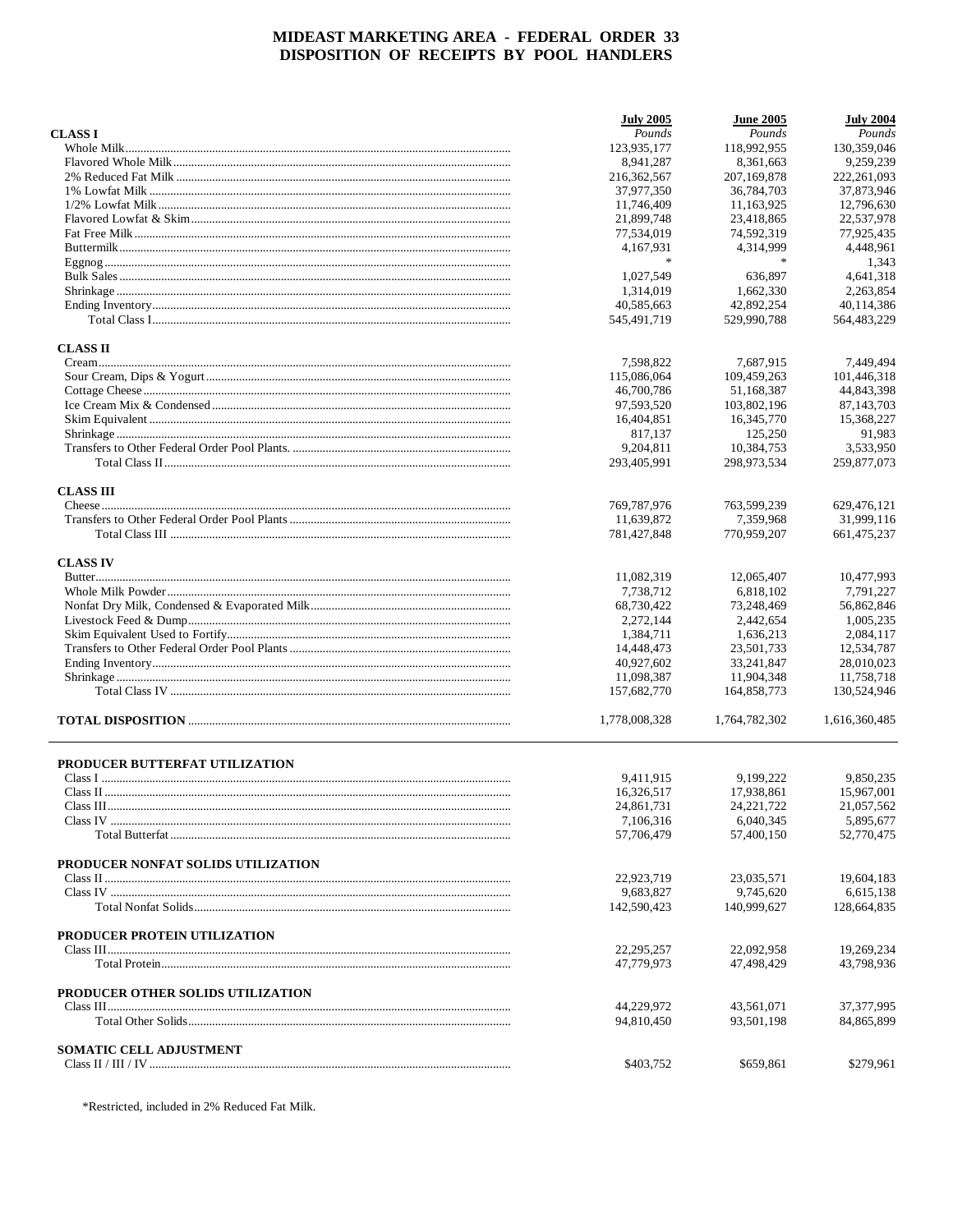|                                    | August 2005              | <b>July 2005</b>         | <b>August 2004</b>       |
|------------------------------------|--------------------------|--------------------------|--------------------------|
| <b>CLASSI</b>                      | Pounds                   | Pounds                   | Pounds                   |
|                                    | 132,724,773              | 123,935,177              | 129,911,826              |
|                                    | 9,727,352                | 8.941.287                | 10,169,874               |
|                                    | 232,278,846              | 216, 362, 567            | 220,499,753              |
|                                    | 41,597,060               | 37,977,350               | 38,287,573               |
|                                    | 12,270,291               | 11,746,409               | 12,447,702               |
|                                    | 31,421,171               | 21,899,748               | 30,688,650               |
|                                    | 82,958,376               | 77,534,019               | 76,749,472               |
|                                    | 4,560,388                | 4,167,931                | 4,573,794                |
|                                    | 1,962                    | $\ast$                   | 1,828                    |
|                                    | 8,193,310                | 1,027,549                | 13,441,478               |
|                                    | 4.318.022                | 1.314.019                | 1.391.530                |
|                                    | 42,169,577               | 40,585,663               | 43,133,818               |
|                                    | 602, 221, 128            | 545,491,719              | 581.297.298              |
| <b>CLASS II</b>                    |                          |                          |                          |
|                                    | 8,029,408                | 7,598,822                | 7,798,719                |
|                                    | 114,627,213              | 115,086,064              | 104, 311, 117            |
|                                    | 47,428,262               | 46,700,786               | 45,005,206               |
|                                    | 99,329,885               | 97,593,520               | 93,612,828               |
|                                    | **                       |                          |                          |
|                                    |                          |                          |                          |
|                                    | 16,522,785               | 16,404,851               | 15,181,033               |
|                                    |                          | 817,137                  | 6,474                    |
|                                    | 3,090,033                | 9.204.811                | 4,038,336                |
|                                    | 289,027,586              | 293.405.991              | 269,953,713              |
| <b>CLASS III</b>                   |                          |                          |                          |
|                                    | 520,840,678              | 769,787,976              | 681.929.924              |
|                                    | 9.522.431                | 11,639,872               | 12,753,526               |
|                                    | 530, 363, 109            | 781,427,848              | 694, 683, 450            |
| <b>CLASS IV</b>                    |                          |                          |                          |
|                                    | 9,818,573                | 11,082,319               | 8,492,799                |
|                                    | 7,003,602                | 7,738,712                | 6,851,472                |
|                                    | 41,779,526               | 68,730,422               | 38,409,719               |
|                                    | 2,467,502                | 2,272,144                | 874,737                  |
|                                    | 2,066,848                | 1,384,711                | 1,578,666                |
|                                    | 15,301,355               | 14,448,473               | 22,522,984               |
|                                    | 34,816,081               | 40,927,602               | 28,618,754               |
|                                    | 12,369,910               | 11,098,387               | 10,483,497               |
|                                    | 125,623,397              | 157,682,770              | 117,832,628              |
|                                    | 1,547,235,220            | 1,778,008,328            | 1,663,767,089            |
|                                    |                          |                          |                          |
| PRODUCER BUTTERFAT UTILIZATION     |                          |                          |                          |
|                                    | 10,348,914               | 9,411,915                | 10,055,405               |
| Class II.                          | 16,094,709               | 16,326,517               | 16,453,348               |
|                                    | 17,694,613               | 24,861,731               | 23, 102, 179             |
|                                    | 5,431,265                | 7,106,316                | 5,761,595                |
|                                    | 49.569.501               | 57,706,479               | 55,372,527               |
| PRODUCER NONFAT SOLIDS UTILIZATION |                          |                          |                          |
|                                    | 22, 253, 531             | 22,923,719               | 20,822,471               |
|                                    | 5,994,857                | 9.683.827                | 6,245,342                |
|                                    | 122,330,362              | 142.590.423              | 134,488,424              |
| PRODUCER PROTEIN UTILIZATION       |                          |                          |                          |
|                                    | 15,379,019               | 22, 295, 257             | 20,639,611               |
|                                    | 41,487,280               | 47.779.973               | 46,178,015               |
| PRODUCER OTHER SOLIDS UTILIZATION  |                          |                          |                          |
|                                    | 29,891,368<br>80,843,082 | 44,229,972<br>94,810,450 | 39,494,357<br>88,310,409 |
|                                    |                          |                          |                          |
| SOMATIC CELL ADJUSTMENT            | \$103,903                | \$403,752                | \$340,113                |
|                                    |                          |                          |                          |

 $\begin{array}{l} \text{\tt *Restricted, included in 2\% \cdots} \\ \text{\tt *Restricted, included in 2\% \cdots} \\ \text{\tt *Restricted, included in 3\text{our Cream, Dips & Yogurt.} \end{array}$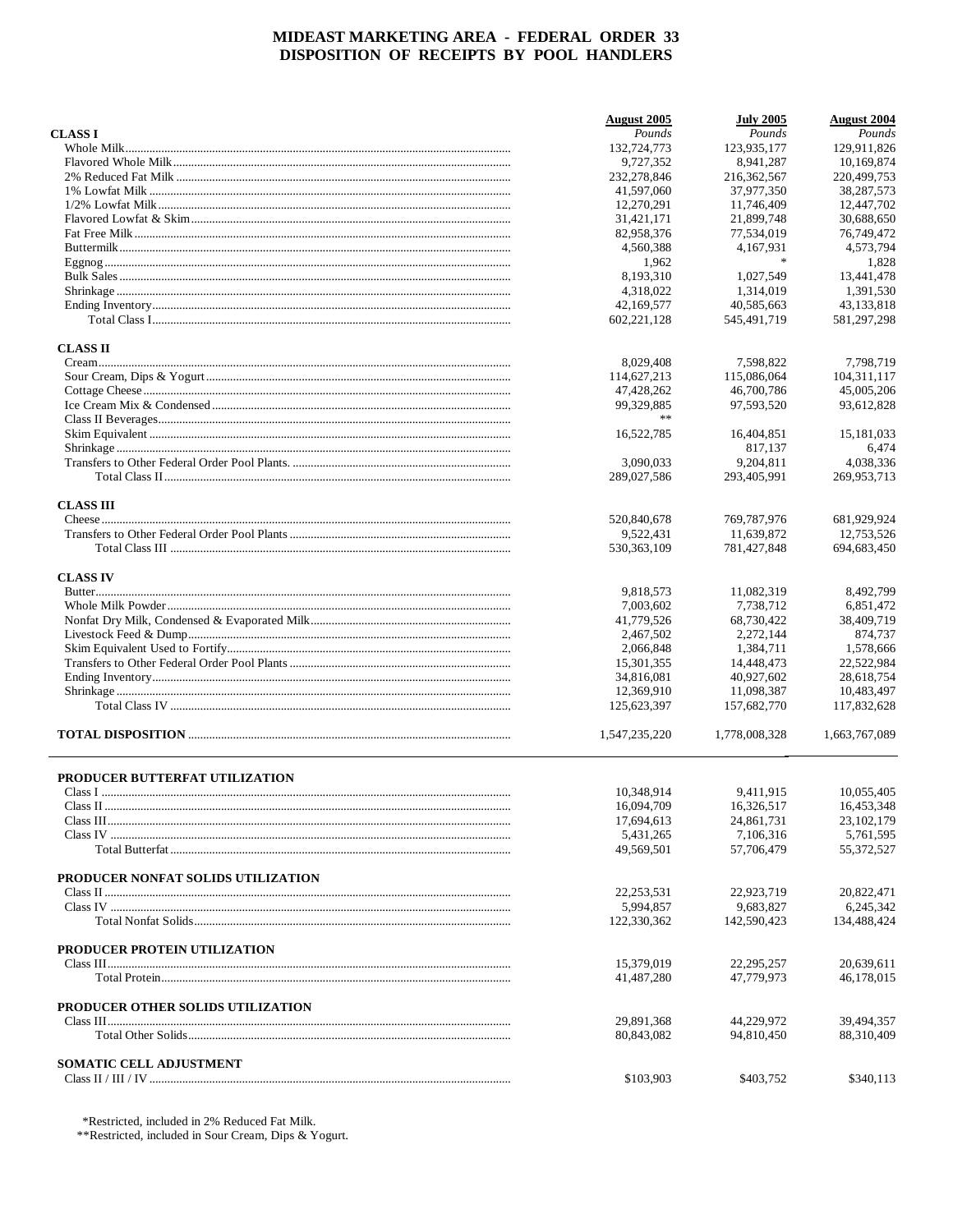|                                    | September 2005 | <b>August</b> 2005 | September 2004 |
|------------------------------------|----------------|--------------------|----------------|
| <b>CLASSI</b>                      | Pounds         | Pounds             | Pounds         |
|                                    | 129,054,621    | 132,724,773        | 127,562,158    |
|                                    | 9.326.307      | 9,727,352          | 9,756,860      |
|                                    | 228,128,354    | 232,278,846        | 219,070,598    |
|                                    | 42,671,569     | 41,597,060         | 39,955,013     |
|                                    | 12,053,605     | 12,270,291         | 12,207,508     |
|                                    | 49,564,734     | 31,421,171         | 49,980,277     |
|                                    | 81,172,032     | 82,958,376         | 77,520,263     |
|                                    | 4,261,829      | 4,560,388          | 4,488,738      |
|                                    | 36,036         | 1,962              |                |
|                                    | 12,142,285     | 8.193.310          | 13,507,332     |
|                                    | 3,292,566      | 4,318,022          | 1,769,082      |
|                                    | 53,042,309     | 42,169,577         | 49,047,360     |
|                                    | 624,746,247    | 602, 221, 128      | 604,865,189    |
| <b>CLASS II</b>                    |                |                    |                |
|                                    | 7,720,203      | 8,029,408          | 7,524,834      |
|                                    | 106,498,254    | 114,627,213        | 92,142,261     |
|                                    | 48,132,816     | 47,428,262         | 47,663,469     |
|                                    | 88,272,324     | 99,329,885         | 86,277,407     |
|                                    | **             |                    |                |
|                                    | 12,736,774     | 16,522,785         | 13.227.253     |
|                                    | $\ast$ $\ast$  |                    | ***            |
|                                    | 7,914,669      | 3,090,033          | 6,257,739      |
|                                    | 271,275,040    | 289,027,586        | 253,092,963    |
|                                    |                |                    |                |
| <b>CLASS III</b>                   | 538,610,972    | 520,840,678        | 479, 301, 288  |
|                                    | 9.379.323      | 9,522,431          | 8.991.893      |
|                                    | ****           |                    |                |
|                                    | 547,990,295    | 530, 363, 109      | 488,293,181    |
| <b>CLASS IV</b>                    |                |                    |                |
|                                    | 12,265,426     | 9,818,573          | 9,934,934      |
|                                    | 5,998,784      | 7,003,602          | 6,235,824      |
|                                    | 35,818,381     | 41,779,526         | 15,559,094     |
|                                    | 2,224,900      | 2,467,502          | 898,209        |
|                                    | 2,037,138      | 2,066,848          | 1,917,451      |
|                                    | 18,391,593     | 15,301,355         | 21,876,748     |
|                                    | 18,630,238     | 34,816,081         | 33,782,858     |
|                                    | 12,374,260     | 12,369,910         | 10,967,950     |
|                                    | 107,740,720    | 125,623,397        | 101,173,068    |
|                                    | 1,551,752,302  | 1.547.235.220      | 1,447,424,401  |
|                                    |                |                    |                |
| PRODUCER BUTTERFAT UTILIZATION     |                |                    |                |
|                                    | 10,550,296     | 10,348,914         | 10,283,453     |
|                                    | 15,579,220     | 16,094,709         | 15,178,681     |
|                                    | 18,981,167     | 17,694,613         | 16,407,641     |
|                                    | 6,247,639      | 5,431,265          | 6,394,099      |
|                                    | 51,358,322     | 49,569,501         | 48,263,874     |
|                                    |                |                    |                |
| PRODUCER NONFAT SOLIDS UTILIZATION |                | 22,253,531         | 19,859,537     |
|                                    | 20,989,518     |                    |                |
|                                    | 5,514,084      | 5,994,857          | 4,895,125      |
|                                    | 124,551,844    | 122,330,362        | 116,536,423    |
| PRODUCER PROTEIN UTILIZATION       |                |                    |                |
|                                    | 16,251,916     | 15,379,019         | 14,709,288     |
|                                    | 43,090,231     | 41,487,280         | 40,471,750     |
| PRODUCER OTHER SOLIDS UTILIZATION  |                |                    |                |
|                                    | 30,732,477     | 29,891,368         | 27,679,138     |
|                                    | 81,461,613     | 80,843,082         | 76,064,673     |
| SOMATIC CELL ADJUSTMENT            |                |                    |                |
|                                    | \$279,844      | \$103,903          | \$366,427      |
|                                    |                |                    |                |

\*Restricted, included in 2% Reduced Fat Milk.<br>\*\*Restricted, included in Sour Cream, Dips & Yogurt.<br>\*\*\* Restricted, included in Ice Cream Mix & Condensed.

\*\*\*\*Restricted, included with Cheese.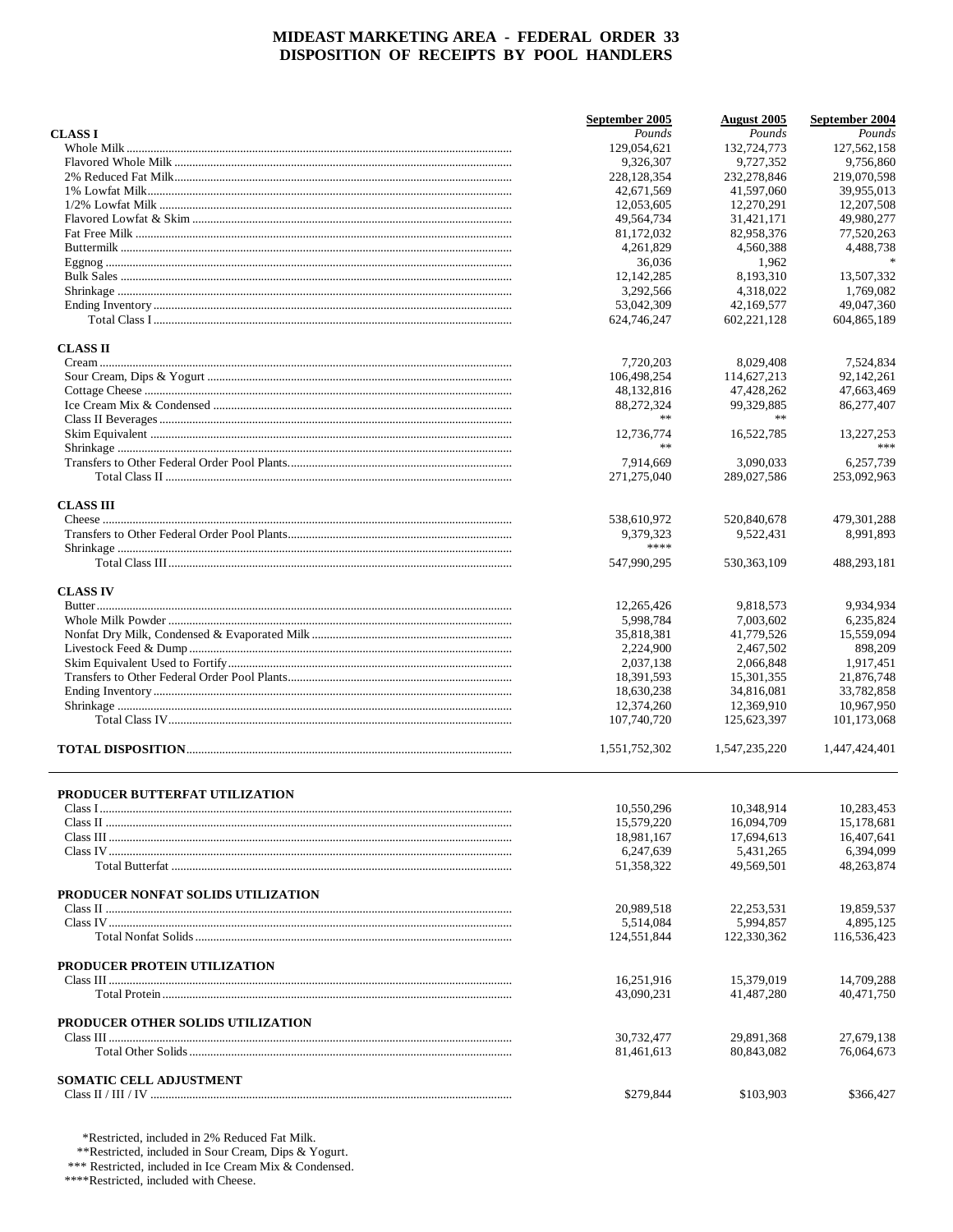|                                    | October 2005  | September 2005 | October 2004  |
|------------------------------------|---------------|----------------|---------------|
| <b>CLASS I</b>                     | Pounds        | Pounds         | Pounds        |
|                                    | 130,826,474   | 129,054,621    | 130,950,751   |
|                                    | 9.538.910     | 9,326,307      | 9,645,643     |
|                                    | 228,955,841   | 228,128,354    | 224, 132, 281 |
|                                    | 42,686,227    | 42,671,569     | 38,590,454    |
|                                    | 12,032,674    | 12,053,605     | 14,586,289    |
|                                    | 51,187,630    | 49,564,734     | 49,353,048    |
|                                    | 81,044,263    | 81,172,032     | 78,286,227    |
|                                    | 4,700,944     | 4,261,829      | 4,588,241     |
|                                    |               |                |               |
|                                    | 465,938       | 36,036         | 349,685       |
|                                    | 15, 121, 909  | 12, 142, 285   | 13,377,484    |
|                                    | 2.379.738     | 3,292,566      | 1,527,938     |
|                                    | 44,433,085    | 53,042,309     | 44,603,416    |
|                                    | 623,373,633   | 624,746,247    | 609,991,457   |
| <b>CLASS II</b>                    |               |                |               |
|                                    | 7,733,969     | 7,720,203      | 8,115,260     |
|                                    | 107,331,835   | 106,498,254    | 99,500,451    |
|                                    | 48,987,515    | 48,132,816     | 49,243,741    |
|                                    |               |                |               |
|                                    | 86,940,033    | 88,272,324     | 79,321,864    |
|                                    |               |                |               |
|                                    | 10,724,969    | 12,736,774     | 11,053,853    |
|                                    | $\ast$        | $\mathbf{x}$   |               |
|                                    | 7,489,067     | 7,914,669      | 2,093,474     |
|                                    | 269, 207, 388 | 271,275,040    | 249,328,643   |
| <b>CLASS III</b>                   |               |                |               |
|                                    | 555,702,741   | 538,610,972    | 670,159,582   |
|                                    | 5.682.204     | 9.379.323      | 18,653,911    |
|                                    |               | ***            |               |
|                                    | 561,384,945   | 547,990,295    | 688,813,493   |
| <b>CLASS IV</b>                    |               |                |               |
|                                    | 13,663,610    | 12,265,426     | 11,232,714    |
|                                    | 7,287,881     | 5,998,784      | 8,559,121     |
|                                    | 29,710,335    | 35,818,381     | 14,676,384    |
|                                    |               |                |               |
|                                    | 2,002,197     | 2,224,900      | 1,100,350     |
|                                    | 1,944,007     | 2,037,138      | 1,691,006     |
|                                    | 14,465,827    | 18,391,593     | 28,248,975    |
|                                    | 41,870,905    | 18,630,238     | 45,728,998    |
|                                    | 9,593,990     | 12,374,260     | 9,927,650     |
|                                    | 120,538,752   | 107,740,720    | 121, 165, 198 |
|                                    | 1,574,504,718 | 1,551,752,302  | 1,669,298,791 |
|                                    |               |                |               |
| PRODUCER BUTTERFAT UTILIZATION     | 10,477,966    | 10,550,296     | 10,289,657    |
|                                    |               |                |               |
|                                    | 15, 181, 549  | 15,579,220     | 14,998,949    |
|                                    | 19,845,500    | 18,981,167     | 24, 143, 445  |
|                                    | 8,500,175     | 6,247,639      | 8,093,056     |
|                                    | 54,005,190    | 51,358,322     | 57, 525, 107  |
| PRODUCER NONFAT SOLIDS UTILIZATION |               |                |               |
|                                    | 21,750,975    | 20,989,518     | 19,777,647    |
|                                    | 7,151,253     | 5.514.084      | 6,414,177     |
|                                    | 127,490,287   | 124,551,844    | 135,952,874   |
|                                    |               |                |               |
| PRODUCER PROTEIN UTILIZATION       |               |                |               |
|                                    | 16,923,399    | 16,251,916     | 21,156,547    |
|                                    | 44,923,888    | 43,090,231     | 47,954,851    |
| PRODUCER OTHER SOLIDS UTILIZATION  |               |                |               |
|                                    | 31,157,104    | 30,732,477     | 38,900,677    |
|                                    | 82,566,399    | 81,461,613     | 87,998,023    |
|                                    |               |                |               |
| <b>SOMATIC CELL ADJUSTMENT</b>     |               |                |               |
|                                    | \$462,168     | \$279,844      | \$721,564     |

 $^*$  Restricted, included in Sour Cream, Dips & Yogurt.<br>  $^{**}$  Restricted, included in Ice Cream Mix & Condensed.<br>  $^{***}$  Restricted, included with Cheese.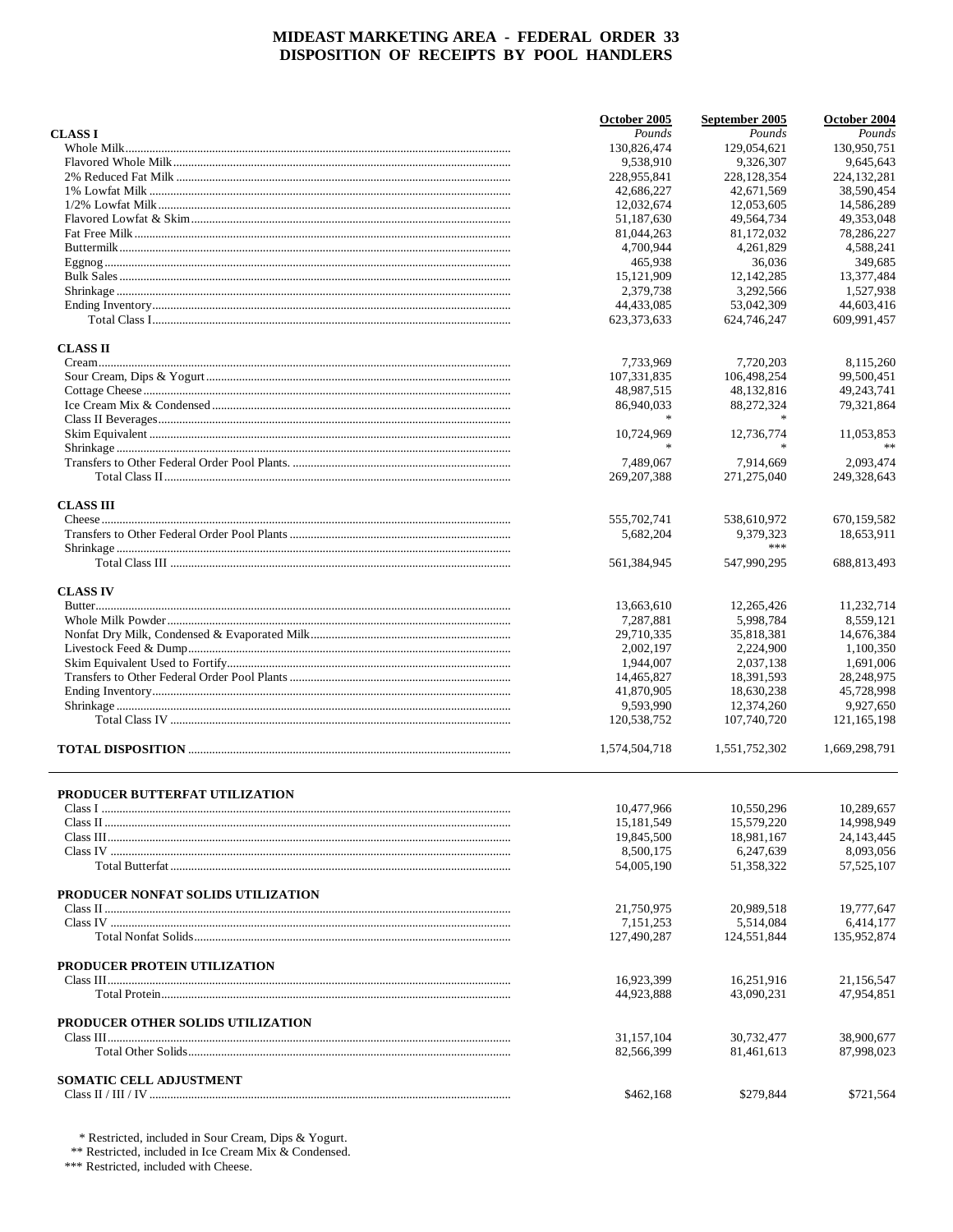|                                    | November 2005 | October 2005  | November 2004 |
|------------------------------------|---------------|---------------|---------------|
| <b>CLASS I</b>                     | Pounds        | Pounds        | Pounds        |
|                                    | 130,478,339   | 130,826,474   | 132,951,557   |
|                                    | 9,102,450     | 9,538,910     | 9,748,727     |
|                                    | 226,065,602   | 228,955,841   | 225, 133, 802 |
|                                    | 41,062,790    | 42,686,227    | 41,440,504    |
|                                    | 11,418,125    | 12,032,674    | 12,354,221    |
|                                    | 47,817,572    | 51,187,630    | 48, 423, 759  |
|                                    | 78,336,923    | 81,044,263    | 78,006,715    |
|                                    |               |               |               |
|                                    | 4,652,739     | 4,700,944     | 4,942,376     |
|                                    | 4.357.774     | 465,938       | 4,600,467     |
|                                    | 9,040,599     | 15, 121, 909  | 7,975,761     |
|                                    | 2,597,774     | 2.379.738     | 2,116,917     |
|                                    | 48, 113, 184  | 44,433,085    | 46,371,896    |
|                                    | 613,043,871   | 623, 373, 633 | 614,066,702   |
| <b>CLASS II</b>                    |               |               |               |
|                                    | 7,604,153     | 7,733,969     | 8,444,655     |
|                                    | 95,264,272    | 107,331,835   | 97,011,059    |
|                                    | 49,356,513    | 48,987,515    | 50,425,235    |
|                                    |               |               |               |
|                                    | 70,087,807    | 86,940,033    | 69,545,154    |
|                                    |               |               | 9,860,847     |
|                                    | 8,737,847     | 10,724,969    |               |
|                                    | $\ast$        | $\frac{1}{2}$ | 4,243,048     |
|                                    | 5.529.523     | 7,489,067     | 239,529,998   |
|                                    | 236,580,115   | 269, 207, 388 |               |
| <b>CLASS III</b>                   |               |               | 624,948,200   |
|                                    | 538,455,335   | 555,702,741   |               |
|                                    | 6,260,191     | 5,682,204     | 18,763,171    |
|                                    | **            |               |               |
|                                    | 544,715,526   | 561,384,945   | 643,711,371   |
| <b>CLASS IV</b>                    |               |               |               |
|                                    | 16,288,917    | 13,663,610    | 11,073,351    |
|                                    | 4,854,907     | 7,287,881     | 4,861,390     |
|                                    | 53,246,983    | 29,710,335    | 22,604,696    |
|                                    |               |               | 1,370,691     |
|                                    | 2,718,637     | 2,002,197     |               |
|                                    | 2,322,655     | 1,944,007     | 2,740,948     |
|                                    | 16,174,890    | 14,465,827    | 19,412,551    |
|                                    | 38,579,565    | 41,870,905    | 35,908,539    |
|                                    | 11,695,215    | 9,593,990     | 10,934,173    |
|                                    | 145,881,769   | 120,538,752   | 108,906,339   |
|                                    | 1,540,221,281 | 1,574,504,718 | 1,606,214,410 |
|                                    |               |               |               |
| PRODUCER BUTTERFAT UTILIZATION     | 10,618,043    | 10,477,966    | 10,728,958    |
|                                    |               |               | 15, 122, 107  |
|                                    | 15, 175, 206  | 15, 181, 549  |               |
|                                    | 19,860,710    | 19,845,500    | 23,406,267    |
|                                    | 7,769,878     | 8,500,175     | 6,432,674     |
|                                    | 53,423,837    | 54,005,190    | 55,690,006    |
| PRODUCER NONFAT SOLIDS UTILIZATION |               |               |               |
|                                    | 18,328,443    | 21,750,975    | 18,789,601    |
|                                    | 7,840,241     | 7,151,253     | 4,382,822     |
|                                    | 123,953,943   | 127,490,287   | 129,894,731   |
|                                    |               |               |               |
| PRODUCER PROTEIN UTILIZATION       |               |               |               |
|                                    | 16,710,002    | 16,923,399    | 19,881,663    |
|                                    | 43.947.739    | 44,923,888    | 45,979,862    |
| PRODUCER OTHER SOLIDS UTILIZATION  |               |               |               |
|                                    | 30,484,855    | 31, 157, 104  | 36,355,903    |
|                                    | 80,006,204    | 82,566,399    | 83,914,869    |
|                                    |               |               |               |
| <b>SOMATIC CELL ADJUSTMENT</b>     |               |               |               |
|                                    | \$548,737     | \$462,168     | \$776,529     |

 $^\ast$  Restricted, included with Sour Cream, Dips & Yogurt.  $^{\ast\ast}$  Restricted, included with Cheese.